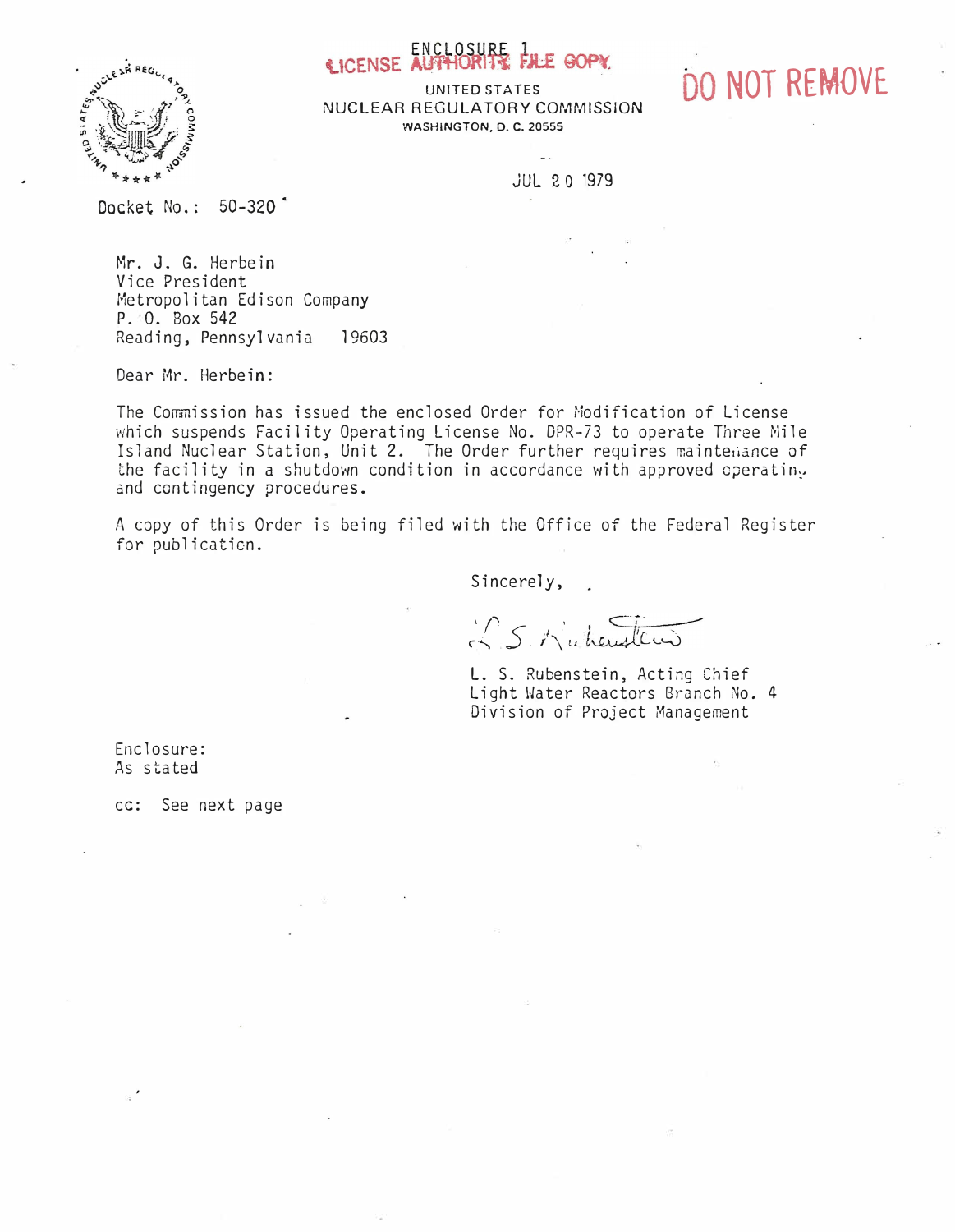## Metropolitan Edison Company

#### ccs:

George F. Trowbridge, Esq. Shaw, Pittman, Potts & Trowbridge 1800 M Street, N. W. Washington, D. C. 20036

Mr. I. R. Finfrock Jersey Central Power and Light Company Madison Avenue at Punch Bowl Road Morristown, New Jersey 07960

Mr. R. Conrad Pennsylvania Electric Company 1007 Broad Street Johnstown, Pennsylvania 15907

Chauncey R. Kepford, Esq. Chairman . York Committee for a Safe Environment 433 Orlando Drive State College, Pennsylvania 16801

Mr. Richard W. Heward Project Manager GPU Service Corporation 260 Cherry Hill Road Parsippany, New Jersey 07054

Mr. E. G. Wallace Licensing Manager GPU Service Corporation 260 Cherry Hill Road Parsippany, New Jersey 07054

Edward Luton, Esq., Chairman Atomic Safety and Licensing Board U. S. Nuclear Regulatory Commission Washington, D. C. 20555

Mr. Gustave A. Linenberger Atomic Safety and Licensing Board U. s. Nuclear Regulatory Commission Washington, D. C. 20555

Or. Ernest 0. Sa1o Professor, Fisheries Research Institute, WH-10 College of Fisheri�s University of Washington Seattle, Washington 98195

.\_;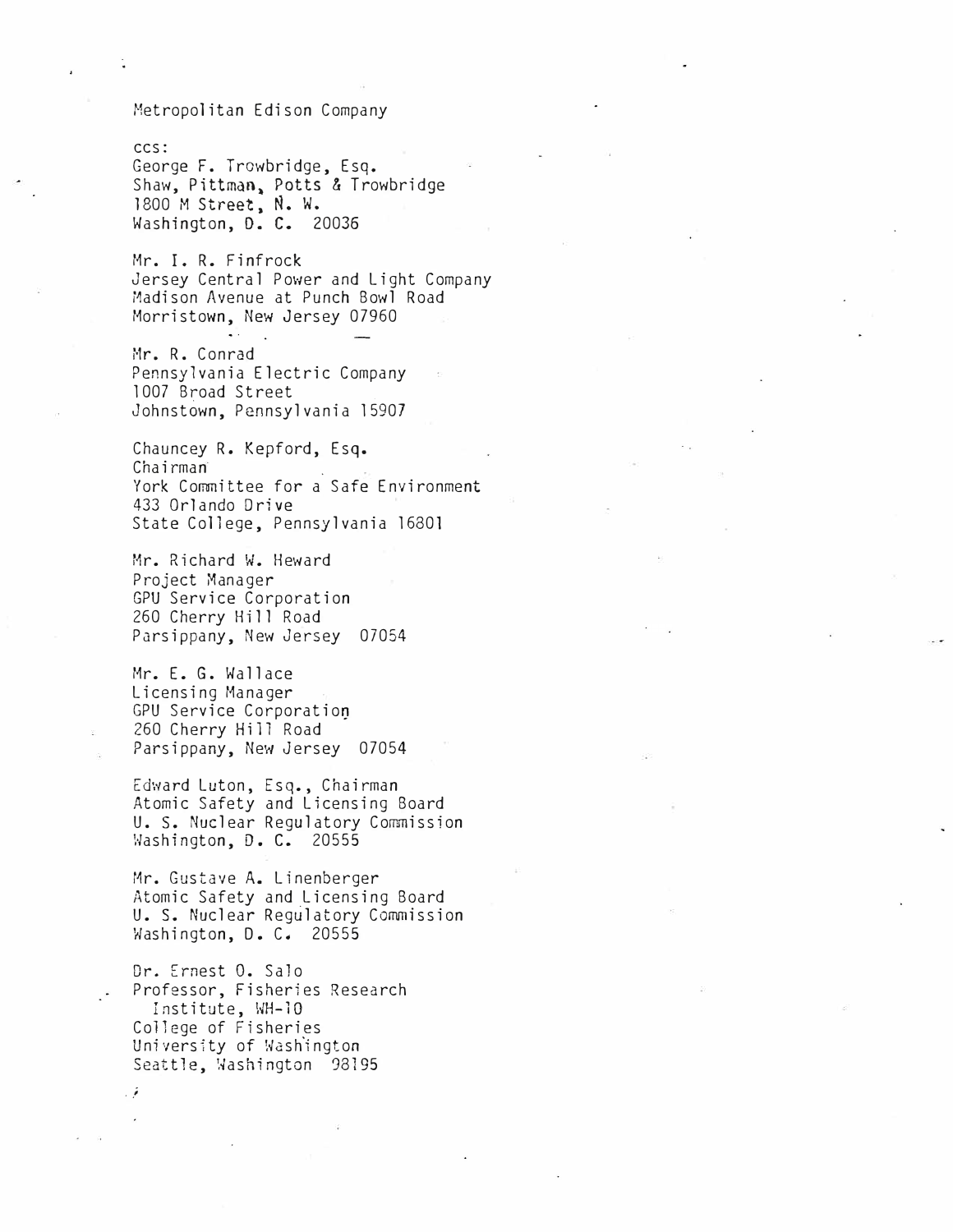# Metropolitan Edison Company

ccs ( continued )

 $\mathcal{J}$ 

Alan S. Rosenthal, Esq., Chairman Atomic Safety and Licensing Appeal Board U.S. Nuclear Regulatory Commission Washington, D. C. 20555

Dr. W. Reed Johnson, Member Atomic Safety and Licensing Appeal Board U.S. Nuclear Regulatory Commission Washington, D. C. 20555 \_

Jerome S. Sharfman, Esq., Member Atomic Safety and Licensing Appeal Board U.S. Nuclear Regulatory Commission Washington, D. C. 20555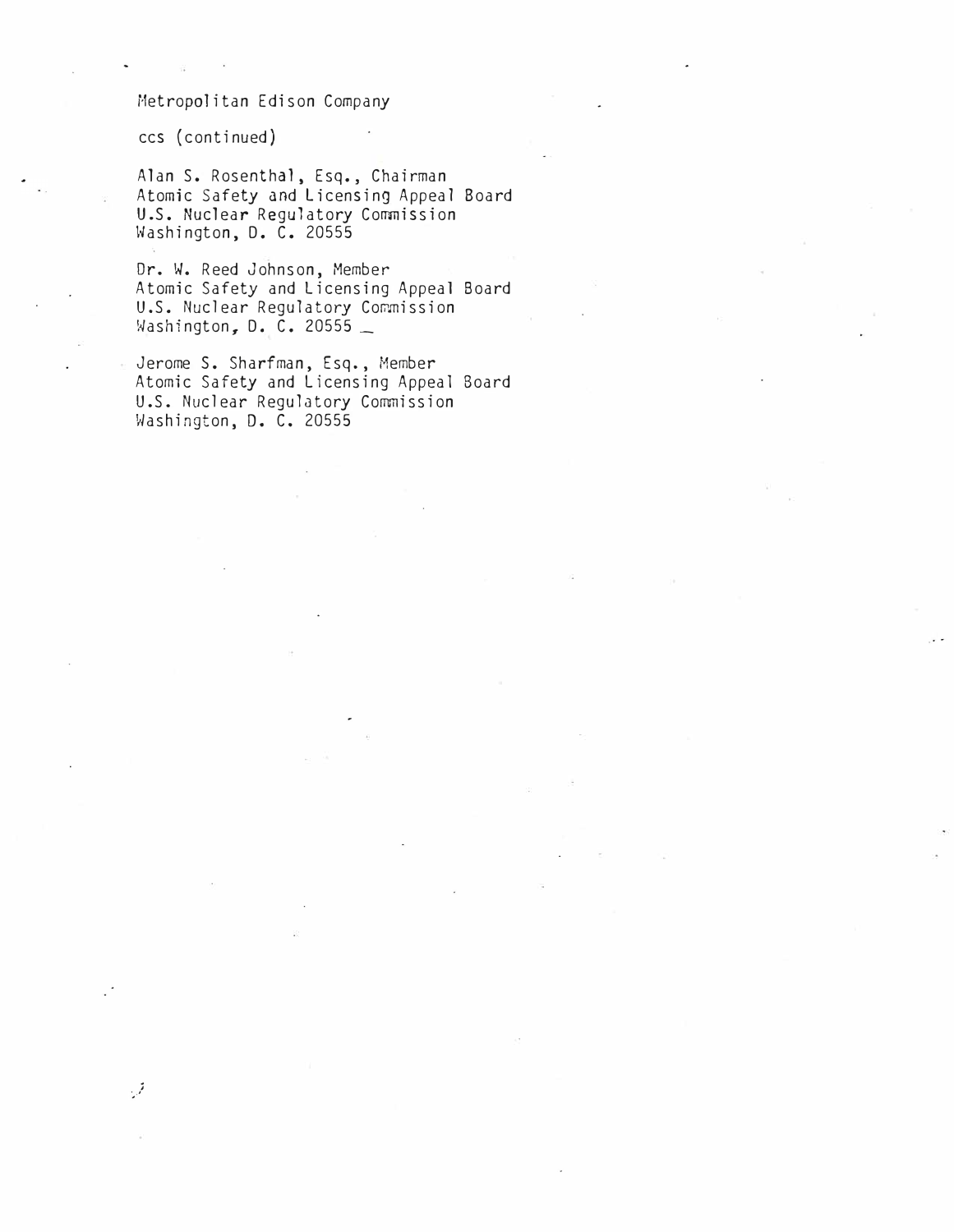## TED STATES OF AMERICAT NUCLEAR REGULATORY COMMISSION

| In the Matter of                               |                   |
|------------------------------------------------|-------------------|
| METROPOLITAN EDISON COMPANY, ET AL.            | Docket No. 50-320 |
| (Three Mile Island Nuclear Station,<br>Unit 2) |                   |

### ORDER FOR MODIFICATION OF LICENSE

I.

Metropolitan Edison Company, Jersey Central Power and Light Company and Pennsylvania Electric Company (the licensee) are the holders of Facility Operating License No. DPR-73, which authorizes operation of the Three Mile Island Nuclear Station, Unit 2 at power levels up to 2772 megawatts thermal. The facility, which is located in Londonderry Township, Dauphin County, Pennsylvania, is a pressurized water reactor used for the commercial generation of electricity.

## TT.

On March 28, 1979, an accident at the Three Mile Island Nuclear Station Unit 2 resulted in substantial damage to the reactor core and to certain reactor systems and components. The facility is not capable of operation and is in a shutdown condition with fuel in the core. Although many systems and components were damaged or have subsequently failed, the facility is now in a safe and stable cooling condition. The stable, long-term cooling condition is currently being maintained in accordance with approved operating and contingency procedures, with decay heat being removed by natural convection  $\cdot$ ,  $\cdot$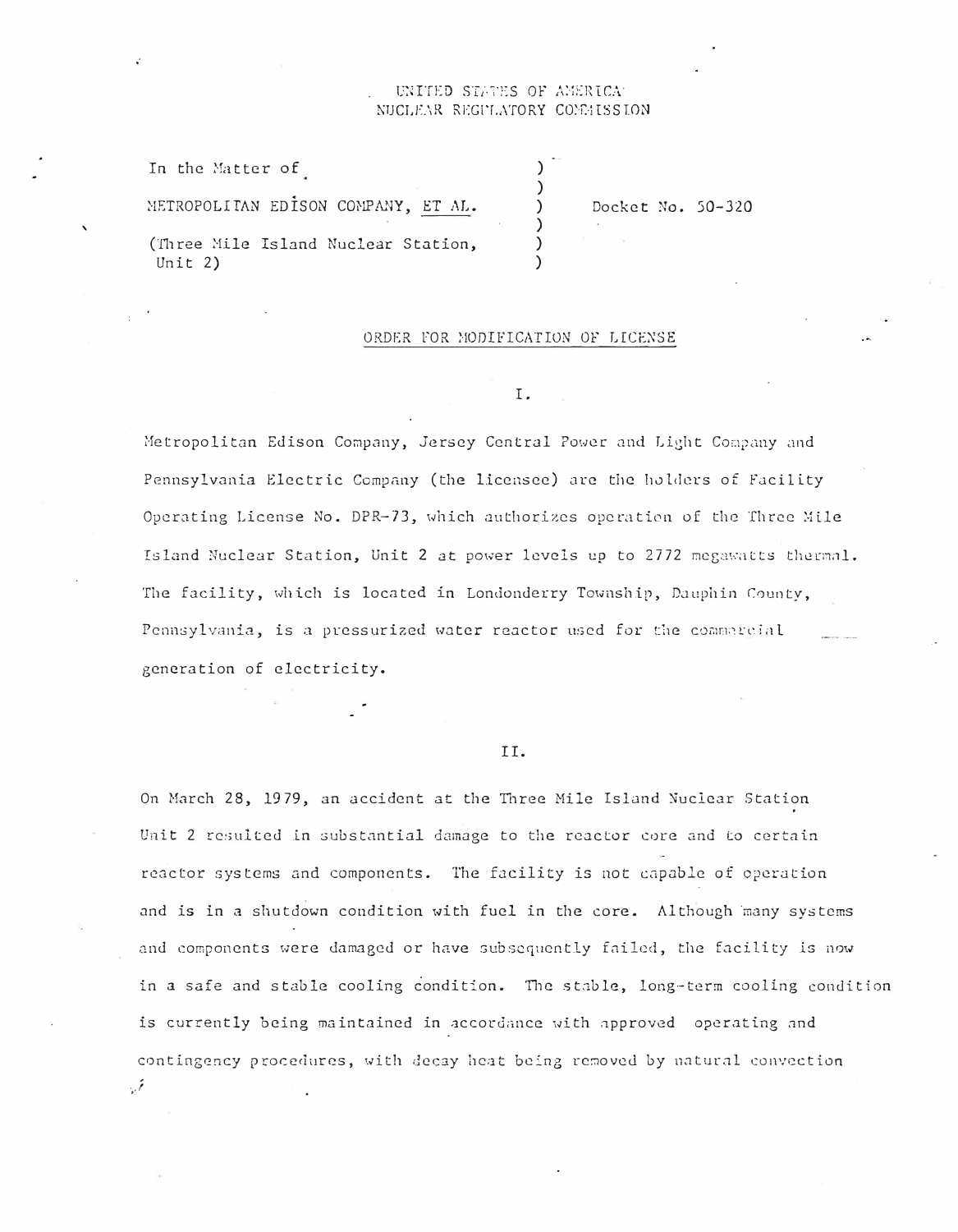circulation of primary coolant through the core with heat rejection through the "A" steam generator. The "A" steam generator is producing steam which is condensed in the condenser and recirculated to the "A" steam generator. An alternate means of removing decay heat from the primary coolant is through the "B" steam generator. The steam side of the "B" steam generator has been modified to provide a water solid, closed loop cooling system which is in turn cooled by the secondary services closed cooling water system. Either steam generator cooling mode is adequate to remove decay heat from the primary coolant. If natural circulation cooling of the core should be lost, contingency plans and procedures have been prepared and approved for alternate means of providing long-term core cooling. These alternate core cooling means include forced circulation of the primary coolant using the reactor coolant pumps or decay heat removal pumps.

## III.

The facility operating license is being reviewed and a detailed evaluation of the license modifications necessary to reflect the present condition of the facility and to assure the continued maintenance of the current safe, stable, long-term cooling condition of the facility, is being prepared. This evaluation will be set forth in a forthcoming Safety Evaluation which will address the imposition of new and/or revised Technical Specifications setting forth appropriate license conditions. It is expected that this effort will be completed in about 30 days at which time a further Order will be issued.

٠.,

 $-2 -$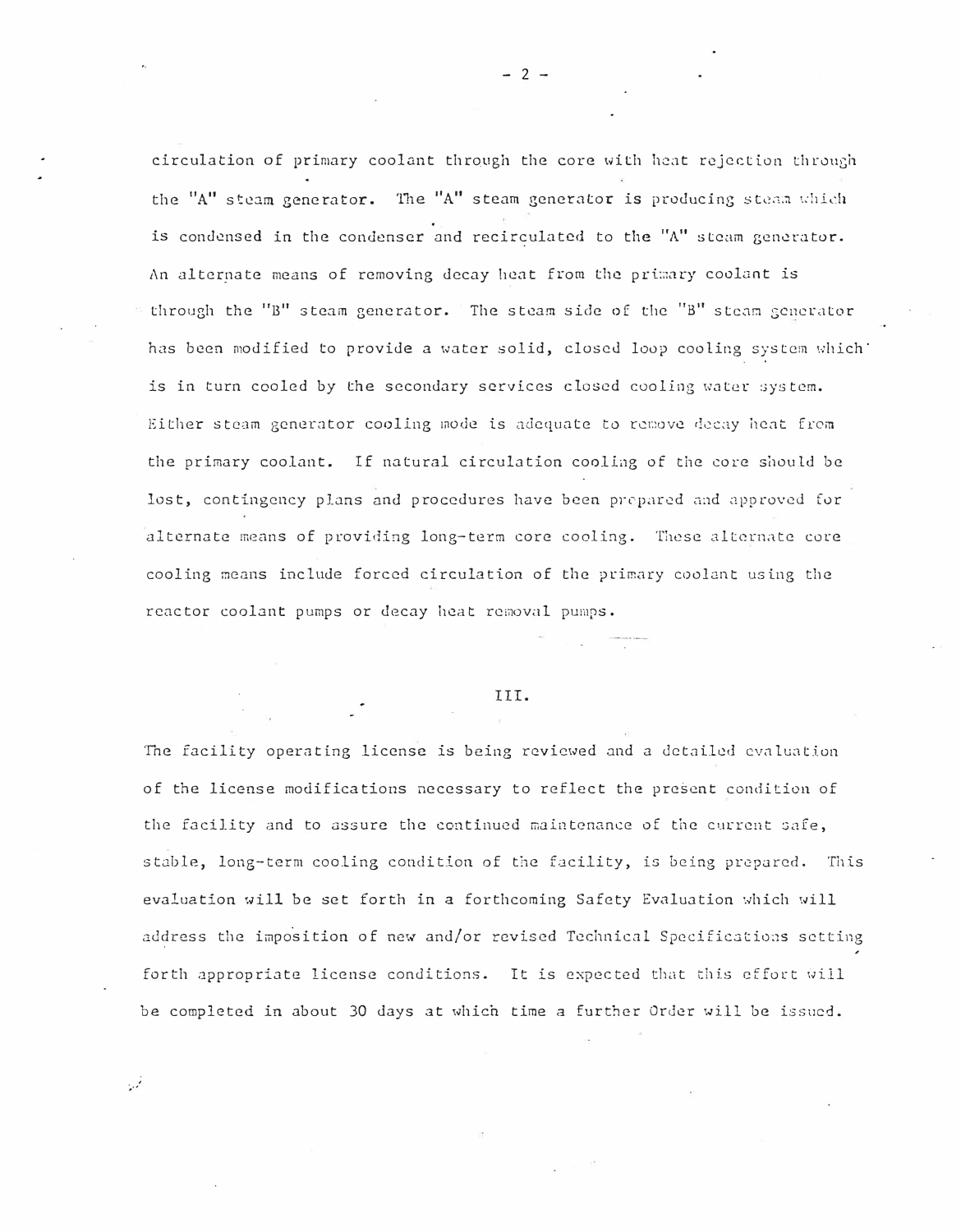Pending completion of the review and evaluation, it is appropriate to limit activities at the facility to maintenance of the reactor in its present condition. Furthermore, because of the current condition of the plant, the public health, safety and interest require that this suspension be effective irmediately.

#### IV.

Accordingly, pursuant to the Atomic Energy Act of 1954, as amended, and the Commission's Rules and Regulations in 10 CFR Parts 2 and 50, IT IS ORDERED THAT:

- (1) The authority provided by Facility Operating License No. DPR-73 to operate Three Mile Island Nuclear Station, Unit 2, is hereby suspended, effective immediately.
- (2) Pending further amendment of the Facility Operating License, the licensee shall maintain the facility in a shutdown condition in accordance with the approved operating and contingency procedures for the facility.

In view of the further action to be taken with respect to this facility, the time within which the licensee may file an answer and any person whose interest may be affected by this Order may request a hearing in this matter, shall be as provided by the subsequent Order identified in Part III above.

FOR THE NUCLEAR REGULATORY COMMISSION

and 12. El

Harold R. Denton, Director Office of Nuclear Reactor Regulation

Dated at Bethesda, Maryland this 20th day of July 1979